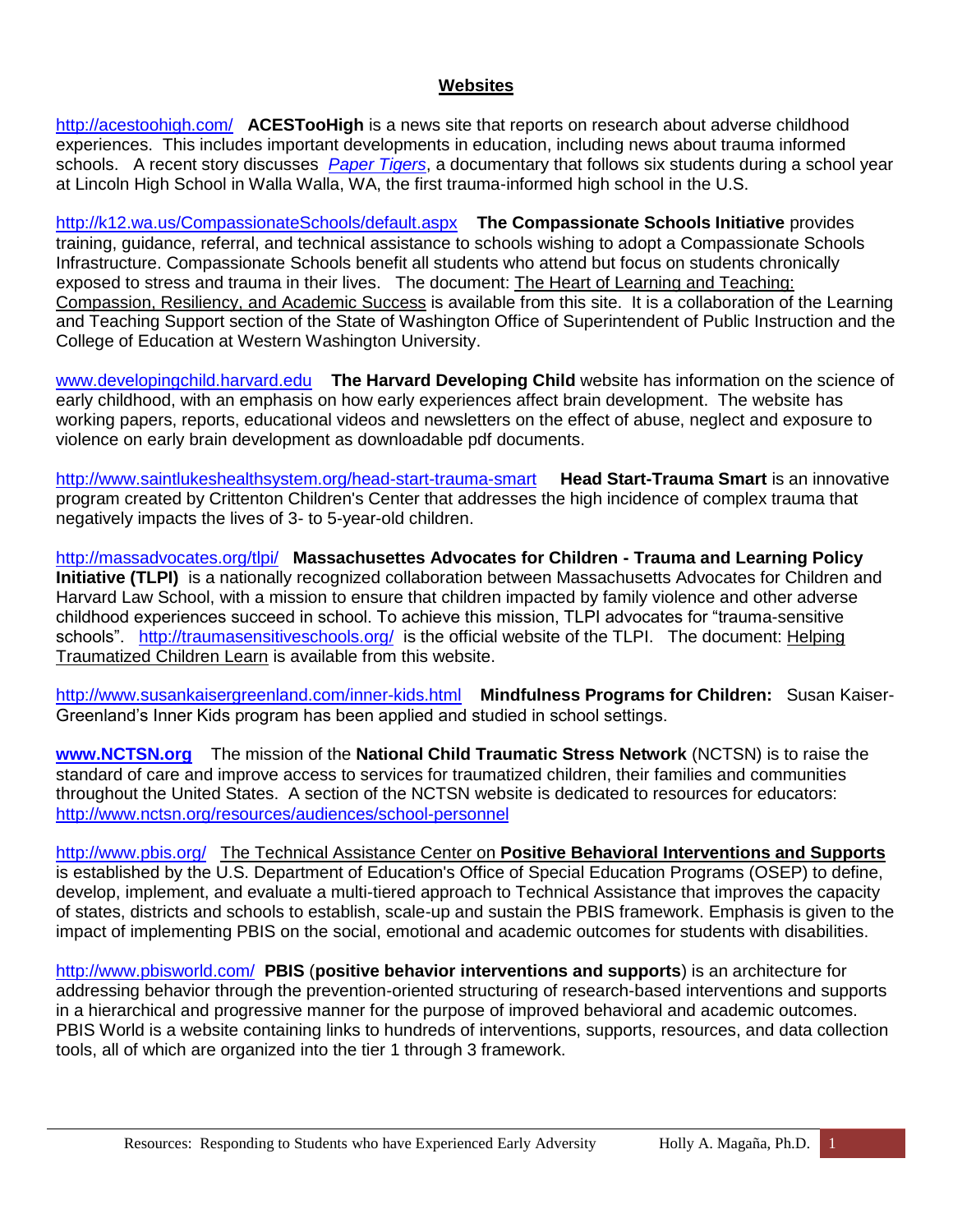<http://safesupportivelearning.ed.gov/topic-research/safety>**Safe Supportive Learning**: School safety is linked to improved student and school outcomes. This website provides information on improving psychological and physical safety at school.

<http://www.thinkkids.org/learn/about-thinkkids/>**Think:Kids** is a program in the Department of Psychiatry at the Massachusetts General Hospital (MGH). Think:Kids teaches a revolutionary, evidence-based approach called **Collaborative Problem Solving (CPS)** for helping children with behavioral challenges.

<http://zonesofregulation.com/>**Zones of Regulation – A Framework to Foster Self-Regulation and Emotional Control:** The Zones is a systematic, cognitive behavior approach used to teach self-regulation by categorizing all the different ways we feel and states of alertness we experience into four concrete zones. The Zones curriculum provides strategies to teach students to become more aware of, and independent in controlling their emotions and impulses, managing their sensory needs, and improving their ability to problem solve conflicts.

## **Additional On-line Resources**

## Calming centers in the classroom:

- o <http://www.thewatsoninstitute.org/watson-life-resources/situation/classroom-calming-corner/>
- o [http://www.positiveparentingconnection.net/chill-out-corner-a-positivetool-for-learning-emotional-self](http://www.positiveparentingconnection.net/chill-out-corner-a-positivetool-for-learning-emotional-self-regulation/)[regulation/](http://www.positiveparentingconnection.net/chill-out-corner-a-positivetool-for-learning-emotional-self-regulation/)
- o <http://www.counselorup.com/blog/a-place-to-call-calm>

Sensory motor integration activities for the classroom:

- o [http://tccl.rit.albany.edu/knilt/index.php/Jessica\\_Witkowski%27s\\_Portfolio\\_Page](http://tccl.rit.albany.edu/knilt/index.php/Jessica_Witkowski%27s_Portfolio_Page) This website discusses the importance of sensory integration in the classroom and gives specific intervention ideas. This is part of the KNILT – Knowledge Network for Innovations in Learning and Teaching[:http://tccl.rit.albany.edu/knilt/index.php/Main\\_Page](http://tccl.rit.albany.edu/knilt/index.php/Main_Page)
- o [https://www.superduperinc.com/handouts/pdf/155\\_si.pdf](https://www.superduperinc.com/handouts/pdf/155_si.pdf)
- o [http://occupational-therapy.advanceweb.com/Web-Extras/Online-Extras/Sensory-Strategies-for-the-](http://occupational-therapy.advanceweb.com/Web-Extras/Online-Extras/Sensory-Strategies-for-the-Classroom.aspx)[Classroom.aspx](http://occupational-therapy.advanceweb.com/Web-Extras/Online-Extras/Sensory-Strategies-for-the-Classroom.aspx)

Movement breaks in the classroom:

- o [http://www.coloradoedinitiative.org/wp-content/uploads/2014/08/CEI-Take-a-Break-Teacher-](http://www.coloradoedinitiative.org/wp-content/uploads/2014/08/CEI-Take-a-Break-Teacher-Toolbox.pdf)[Toolbox.pdf](http://www.coloradoedinitiative.org/wp-content/uploads/2014/08/CEI-Take-a-Break-Teacher-Toolbox.pdf)
- o [https://www.gonoodle.com](https://www.gonoodle.com/)
- o [http://www.letsgo.org/wp-content/uploads/Activity\\_Cards\\_for\\_the\\_Classroom.pdf](http://www.letsgo.org/wp-content/uploads/Activity_Cards_for_the_Classroom.pdf)
- o <http://www.actionforhealthykids.org/tools-for-schools/1252-brain-breaks-instant-recess-and-energizers>

# Praise and rewards

- o [http://www.interventioncentral.org/sites/default/files/pdfs/pdfs\\_blog/2\\_using\\_praise.pdf](http://www.interventioncentral.org/sites/default/files/pdfs/pdfs_blog/2_using_praise.pdf)
- o <http://www.clemson.edu/extension/hgic/food/pdf/hgic4110.pdf>
- Bullying Prevention
	- o <http://www.stopbullying.gov/prevention/at-school/educate/index.html>
		- This website contains a collection of information about bullying prevention and intervention on school campuses and a guide to evidence-based programs to address bullying. The site contains a link to the following brief guide that reviews common mistakes made when addressing bullying: <http://www.stopbullying.gov/prevention/at-school/educate/misdirections-in-prevention.pdf>
	- o <http://www.nctsn.org/resources/public-awareness/bullying-prevention-awareness-month#q4>
	- o <http://www.pbis.org/common/cms/files/pbisresources/pbsbullyprevention.pdf>
	- o <http://www.pbisworld.com/tier-1/teach-conflict-resolution-skills/>Scroll down to the resources section and look for:
		- $\circ$  Bullying: Time To Think Reflection Sheet For Lower [Elementary.doc](http://www.pbisworld.com/wp-content/uploads/Bullying-Time-To-Think.doc)<sup>5</sup>
		- $\circ$  Bullying: Time To Think Reflection Sheet For Upper [Elementary.doc](http://www.pbisworld.com/wp-content/uploads/Bullying-Time-To-Think-Upper.doc)  $^6$
		- o Bully Think [Sheet.doc](http://www4.smsd.org/positivebehaviorsupports/docs/Doc-87951.doc)